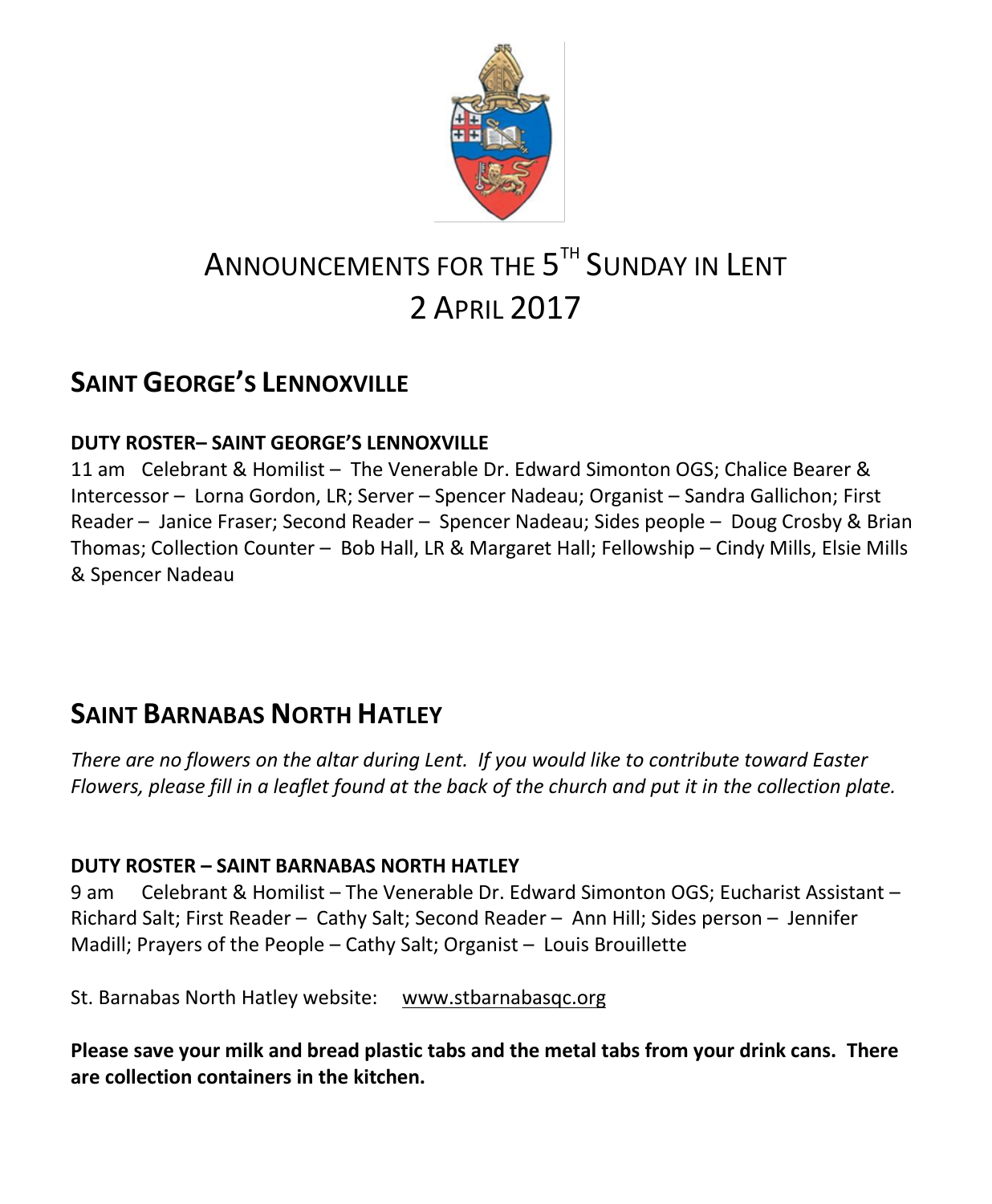# ON THIS WEEK

#### **ST GEORGE'S LENNOXVILLE VESTRY – TODAY**

The annual Vestry meeting will be held after church on Sunday, April 2. Please plan to attend this important meeting.

#### **ORGAN CONCERT – LENNOXVILLE – TODAY**

St Mark's Chapel, Bishop's University Organ Concert on Sunday, April 2 at 3 pm, featuring Jacques Boucher, the organist for St Jean-Baptiste Church in Montreal, who will be joined by a frequent recital partner, Anne Robert. \$15 for Adults, \$10 for seniors and FREE for students. Tickets will be available at the door.

#### **EASTER EGGS – LENNOXVILLE**

St. George's Evening ACW is now taking orders for Easter eggs. Flavors: almond, cherry, chocolate, coconut, maple walnut, peanut butter, peppermint, vanilla. \$5 each. Contact a member of the Evening ACW to order your Easter eggs or call Ferne McConnell 819-829-0349. Limited numbers so order soon.

#### **EASTER EGG MAKING – LENNOXVILLE**

St. George's Evening ACW would appreciate help making Easter eggs on April 3-4. The morning shift starts at 9 am to make the fillings, the chocolate dippers work in the afternoon, and the decorating/packaging is done later that day. Contact Margie Woollerton (819-346-6784) if you are available to help on any of these days.

#### **LENTEN BOOK GROUP – LENNOXVILLE**

During the season of Lent, all are invited to a time of food and fellowship as we discuss *Being Disciples*, recently written by Rowan Williams, former Archbishop of Canterbury. This short book discusses the essentials of Christian life, from faith, hope, and love to life in the wider society to living in the Spirit. The first gathering will be on Thursday, March 2nd from 5:30 to 7:30 pm at St George's, Lennoxville, and will meet at the same time each Thursday until April 6th.

### **MEN'S BREAKFAST – NORTH HATLEY**

St Barnabas' Church, North Hatley

There will be a weekly men's breakfast at 7:00 am on Thursday's. Cost is \$8 per person. For more information contact The Venerable Richard Salt at 873-888-7936.

#### **GEORGEVILLE DINNER THEATRE – GEORGEVILLE**

On April 7 and 8, at 6:00 pm Georgeville Dinner Theater presents Louise Penny's *Still Life.* An Armand Gamache - Three Pines Murder Mystery*.* A world premiere radio play performed Live at the Murray Memorial Center in Georgeville, Québec.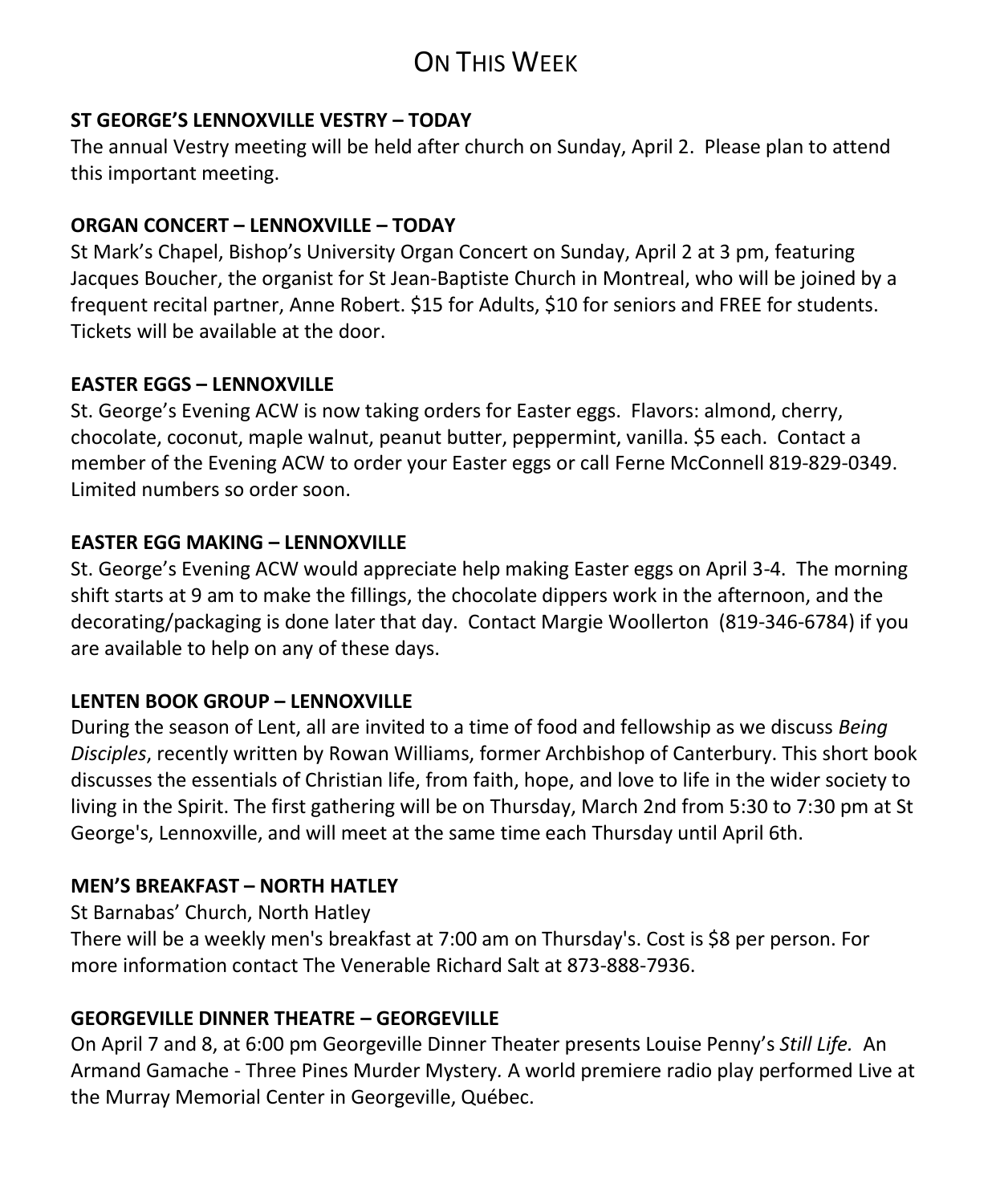### **BU/CRC REFUGEE STUDENT SPONSORSHIP FURNITURE SALE – LENNOXVILLE**

On Saturday, April 8 from 8 am – Noon, the Bishop's/Champlain Refugee Student Sponsorship Committee will be holding a Furniture Pre-Sale in the old arena on the Bishop's University campus. We have already received substantial donations of furniture that we need to sell in order to make room to set up for our regular Garage Sale which will take place on Saturday May  $13^{\text{th}}$ .

# SERVICES NEXT WEEK

| <b>NEXT SUNDAY</b> | 9 AM               | <b>HOLY EUCHARIST</b>      | <b>NORTH HATLEY</b>        |
|--------------------|--------------------|----------------------------|----------------------------|
|                    | 9 AM               | <b>SERVICE OF THE WORD</b> | AYER'S CLIFF               |
|                    | 9:30 AM            | <b>HOLY EUCHARIST</b>      | RICHMOND                   |
|                    | $9:30 \text{ AM}$  | <b>SERVICE OF THE WORD</b> | <b>BURY</b>                |
|                    | $11 \text{ AM}$    | <b>HOLY EUCHARIST</b>      | <b>DANVILLE</b>            |
|                    | $11 \text{ AM}$    | <b>HOLY EUCHARIST</b>      | LENNOXVILLE                |
|                    | 11 AM              | <b>HOLY EUCHARIST</b>      | <b>MAGOG</b>               |
|                    | 11 AM              | <b>SERVICE OF THE WORD</b> | <b>COOKSHIRE</b>           |
|                    | $11 \text{ AM}$    | <b>HOLY EUCHARIST</b>      | <b>DANVILLE</b>            |
|                    | <b>11 AM</b>       | <b>SERVICE OF THE WORD</b> | <b>COATICOOK</b>           |
|                    | 1 PM               | <b>HOLY EUCHARIST</b>      | <b>DENISON MILLS</b>       |
|                    | $2:30 \text{ }$ PM | <b>EVENSONG</b>            | <b>RICHMOND WALES HOME</b> |
|                    |                    |                            |                            |

### UPCOMING EVENTS

#### **EASTER LILIES – LENNOXVILLE**

Anyone wishing to decorate the church with Easter lilies may bring them in after the Good Friday service at 11 am on April 14 or on Saturday, April 15. Contact Margie Woollerton 819- 346-6784. If they are in memory of loved ones, please leave a note with the names.

#### **VESTRY – RICHMOND**

The Richmond vestry meeting is rescheduled for Tuesday, April 25th at 1:00 pm.

#### **WELCOMING AND SEATING OF THE BISHOP**

Saturday, April 22 at 10 am

Cathedral of the Holy Trinity in Quebec City

The Deanery will be providing a bus to transport members to Quebec City for the seating of Bishop Bruce at the Cathedral. The service begins at 10:00 am and will be followed by a reception. The bus will leave St George's Church in Lennoxville at 7 am and return late in the afternoon. Passengers will be picked up in Richmond, if required. The price will be determined when the number of passengers has been finalized, but there will be no charge for children. To reserve a seat please call Kay at 819 346-5056.